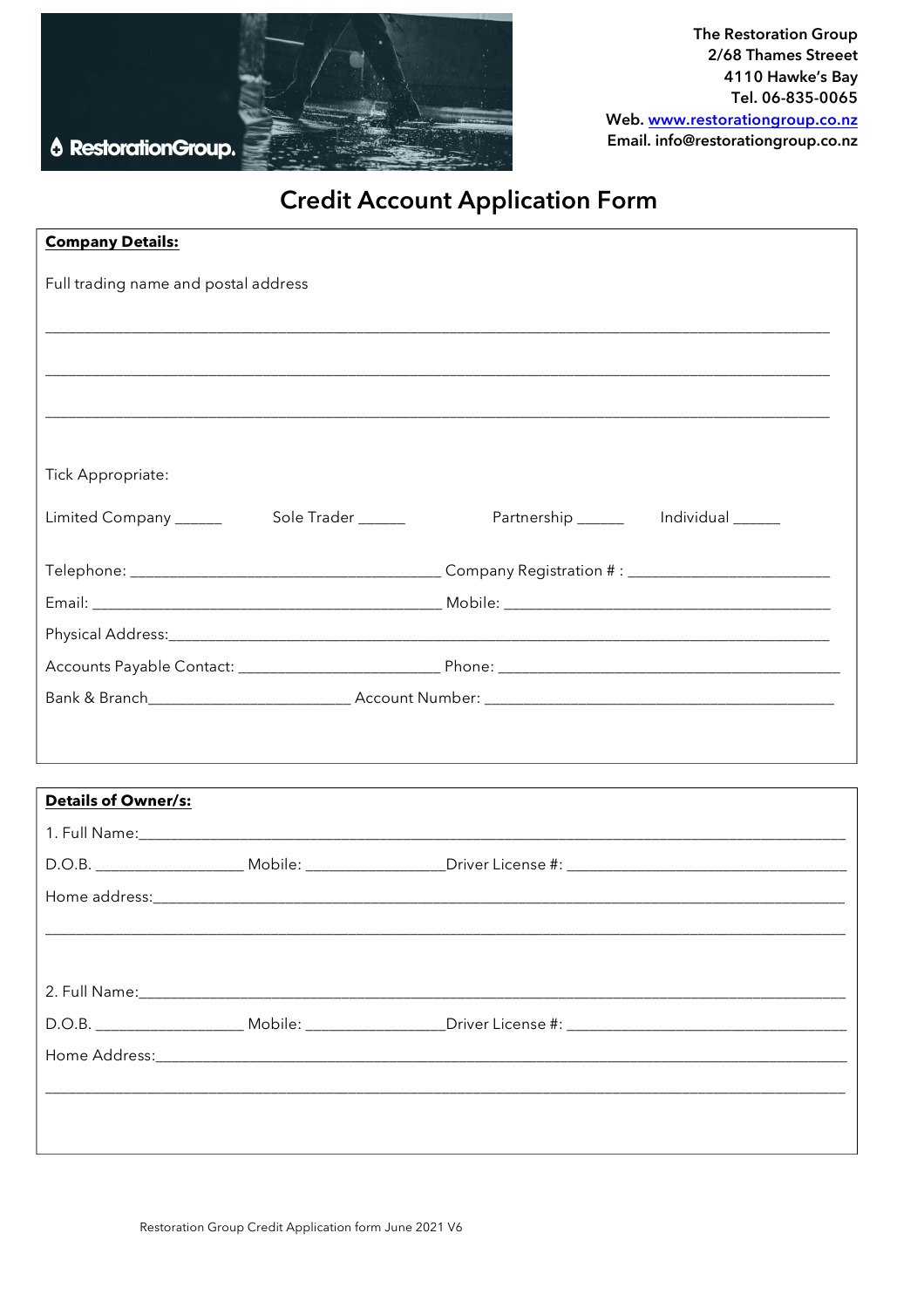

## **Credit Account Application Form**

| <b>Trade References:</b> |  |
|--------------------------|--|
| $1.$ $\blacksquare$      |  |
|                          |  |
|                          |  |
| 2.                       |  |
|                          |  |
|                          |  |
| 3.                       |  |
|                          |  |
|                          |  |
|                          |  |

#### **Declaration:**

'I/We agree that The Restoration Group Limited Terms of Trading Payment Terms are 20<sup>th</sup> of the month following the invoice (as per The Restoration Group's Terms of Trade), unless prior arrangements have been made. I/We also agree that The Restoration Group have the right to charge interest on all outstanding monies at the rate stated in the Restoration Group's Terms of Trade agreement, including any costs incurred in the collection of the overdue account will be required to be paid by the account holder. I/We fully authorise any company to provide The Restoration Group with appropriate information The Restoration Group may require as a result of any credit enquiries. Further I/We authorise The Restoration Group to give any third party details of this application and any subsequent dealings that I/We have with The Restoration Group as a result of business relationship.

| SIGNED                  | Date<br><u> 1980 - Johann Barn, fransk politik (f. 1980)</u> |
|-------------------------|--------------------------------------------------------------|
|                         | (Proprietor/Director/Partner)                                |
|                         |                                                              |
| <b>Office Use Only:</b> |                                                              |

Account Number: Date Approved:

Sales Rep: Admin Completed: